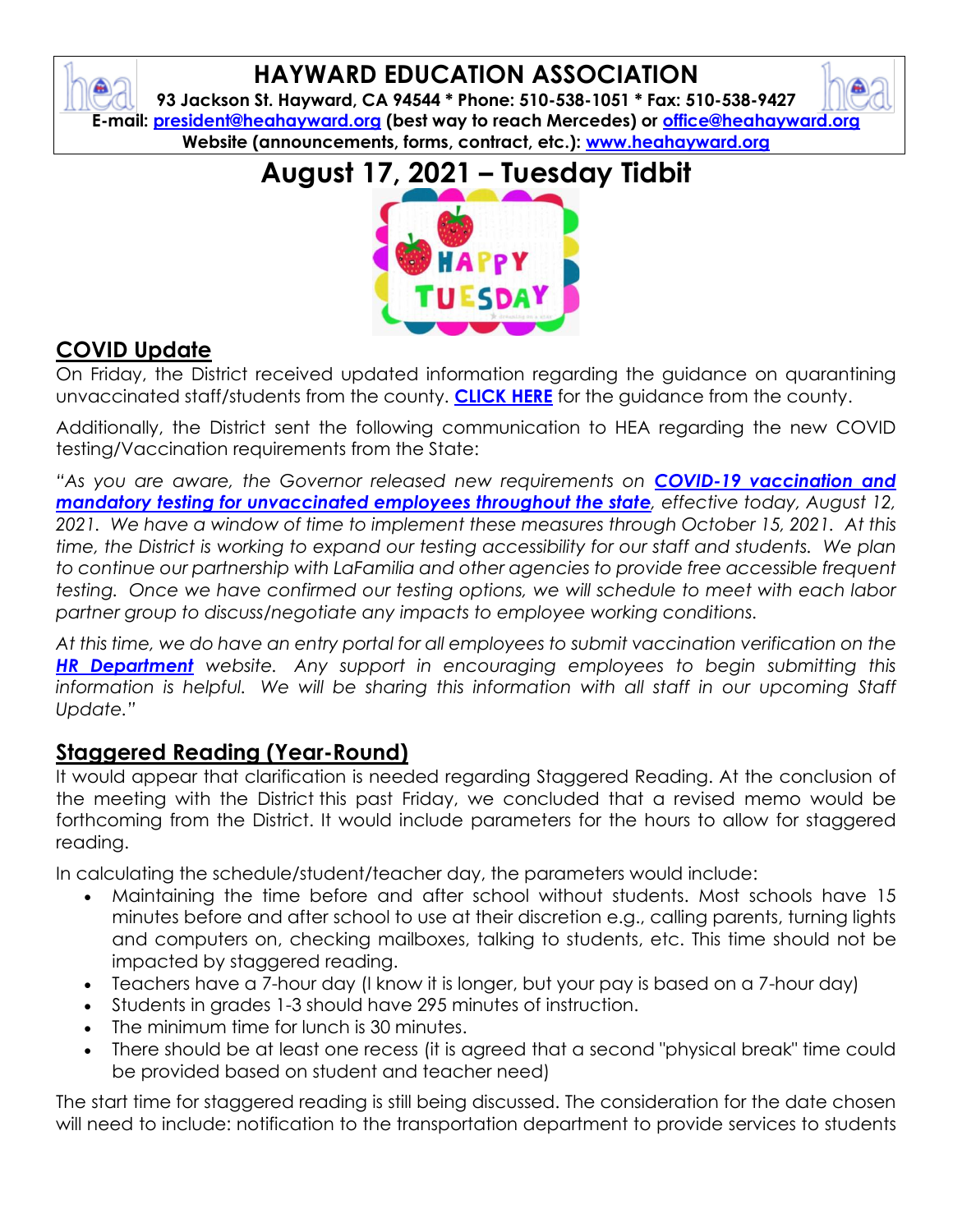as needed, notification to parents in a timely manner, and of course timeliness to allow for teachers to adjust instruction to meet the needs of the program as well as the students.

Once completed and reflecting common understandings, the District will send out the memo and we will make sure folks have an opportunity to see it as well.

#### **Professional Development Pay**

Despite having signed an agreement which included PD and pay, HEA has found itself discussing and clarifying what we agreed to at the bargaining table versus the District's " next steps". When we agreed to the PD day, it was with the understanding that the offerings would be the same for year-round and traditional calendared folks and the day would be structured in the same way PDs have typically been structured, namely, that there is a training in the morning (for about half the day), time for a lunch, and the remainder of the day is used for planning and implementation. Instead, offerings are different and the PD day consisted of 3 trainings in one day and, in some instances, no time for lunch and/or no time for planning/implementation. In a meeting on Friday with the District, we agreed to the following concept regarding hours and PD pay (the District will look into the offerings being the same for year-round and traditional):

- If you attend (attended) one training, the time spent will be equivalent to one full day (e.g., 7 hours for an elementary teacher) of pay since, in theory, you should have lunch and time to plan/implement.
- If you choose to attend more than 1 session during the day, you would receive additional compensation. The pay for each of the other two sessions (if attended) would be per diem hourly for the length of the session plus one hour of pay for "prep" *for each of the two sessions*.

Please note there appear to be some sessions that were four hours long. Those sessions would be considered 2 sessions and pay would be broken down accordingly. For example, the first 2 hours would be applied to the full day of training and the other half would be considered a "second session", meaning you would be paid for 2 hours of training and one hour of prep for a total of 3 hours at your per diem hourly rate.

In addition, we would break Benchmark into 3 segments as well.

So, if yours is a 7-hour day, at the end of the three days of PD, if you attended all three days of PD/9 sessions (including benchmark), and sessions were 2 hours in length, you would be paid for a total of 39 hours at your per diem hourly rate: 3 days of PD compensation for a 7-hour day (21 hours), and the 12 hours for 6 additional sessions (paid at your per diem hourly rate for the length of the session e.g., 2 hours), plus 6 hours for prep (1 hour per extra session attended).

We also understood from folks that the District was so late in posting training recordings, that they did not provide enough time for members to view the recordings of training at their discretion. The result was that folks were either working through the last minutes of their summer break or did not have an opportunity to see the recording at all. We have requested that the District provide time for year-round folks to have the opportunity to go back and view the trainings by a date certain. We anticipate that the District will respond to our request soon.

#### **Middle School Schedules**

In the same way that elementary sites have time before and after school to be used at their discretion, Middle Schools will have that same opportunity. SBDM (or where there is not an SBDM, the site's LLC) teams will meet to restructure the minutes to reflect and incorporate this new opportunity. If you have any questions about the parameters, please feel free to let us know.